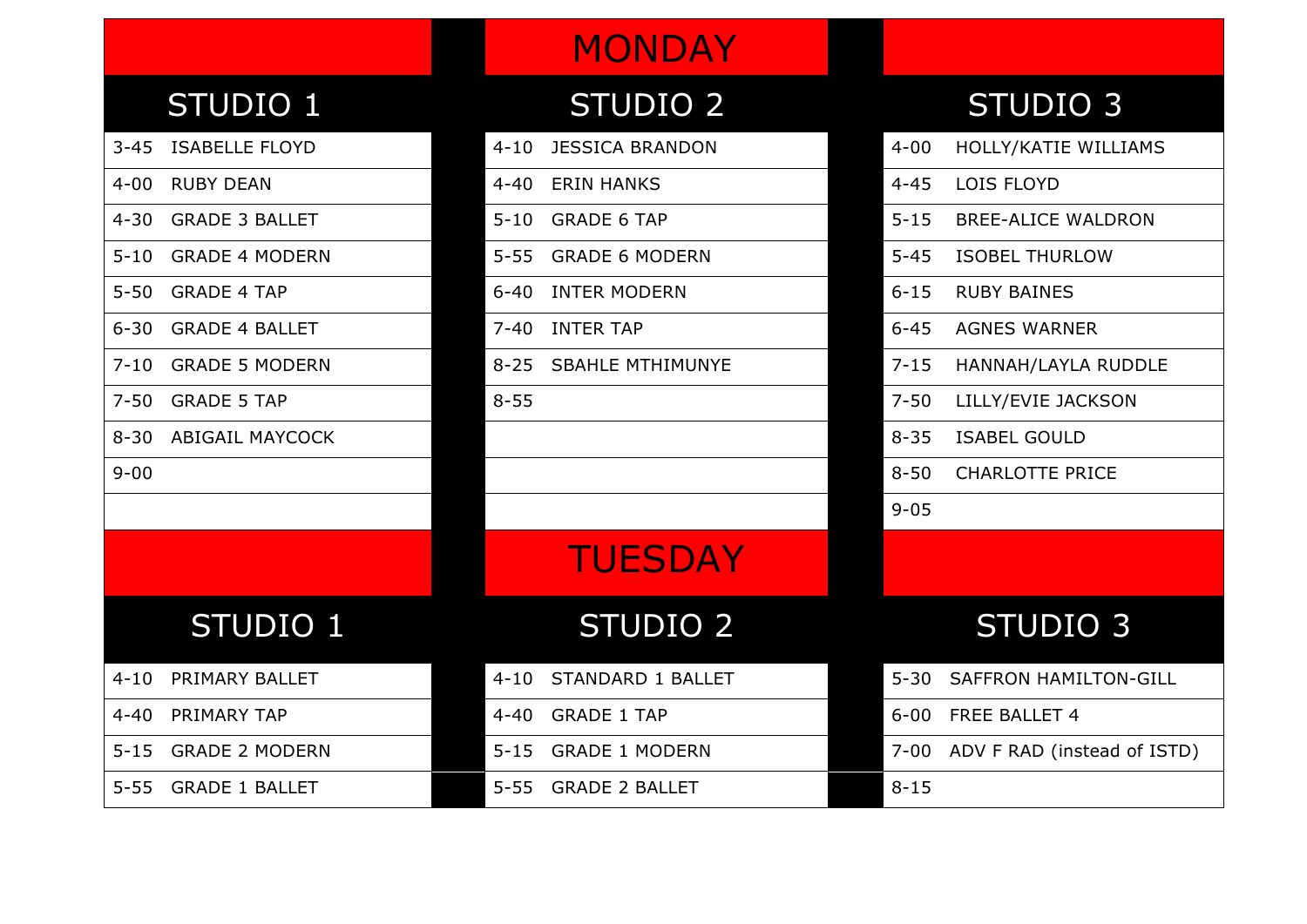|          | 6-35 GRADE 2 TAP        |          | 6-35 GRADE 3 TAP         | $5 - 30$ | <b>INT F RAD Coaching</b> |
|----------|-------------------------|----------|--------------------------|----------|---------------------------|
|          | 7-15 GRADE 3 MODERN     | $7 - 15$ | ADVANCED 1 MODERN        | $6 - 30$ | FREE BALLET 3             |
| $7 - 55$ |                         | $8 - 15$ | <b>ADVANCED 1 TAP</b>    | $7 - 30$ | <b>GRADE 5/6 BALLET</b>   |
|          |                         | $9 - 00$ | <b>LUCY TUCKER</b>       | $8 - 30$ | <b>GABRIELLA VIRGILIO</b> |
|          |                         | $9 - 30$ |                          | $9 - 00$ |                           |
|          |                         |          | <b>WEDNESDAY</b>         |          |                           |
|          | STUDIO 1                |          | <b>STUDIO 2</b>          |          | STUDIO <sub>3</sub>       |
| $5 - 30$ | FREE BALLET 2           | $5 - 30$ | FITNESS GROUP 1          |          |                           |
| $6 - 15$ | <b>REP AND POINTE</b>   | $6 - 15$ | <b>FITNESS GROUP 2</b>   |          |                           |
| $7 - 00$ | ADV 1 RAD               | $7 - 15$ | <b>FITNESS GROUP 3</b>   |          |                           |
| $8 - 15$ |                         | $8 - 15$ | <b>FITNESS GROUP 4</b>   | $7 - 15$ | <b>MEGHAN WILLIAMS</b>    |
|          |                         | $9 - 30$ |                          | $7 - 45$ |                           |
|          |                         |          | <b>THURSDAY</b>          |          |                           |
|          | <b>STUDIO 1</b>         |          | <b>STUDIO 2</b>          |          | STUDIO 3                  |
| $4 - 00$ | <b>ISOBELLE TARRANT</b> |          | 5-00 GRADE 3 BALLET EXAM |          |                           |
| $4 - 30$ | <b>ISABELLA ZAROLA</b>  |          | 5-40 GRADE 4 MODERN EXAM |          |                           |
| $5 - 00$ | <b>ANEIRA PURNELL</b>   |          | 6-20 GRADE 4 TAP EXAM    |          |                           |
| $5 - 30$ | ADVANCED F RAD          |          | 7-00 GRADE 5 MODERN EXAM |          |                           |
|          | 6-45 SEREN-MEDI PURNELL |          | 7-40 GRADE 5 TAP EXAM    |          |                           |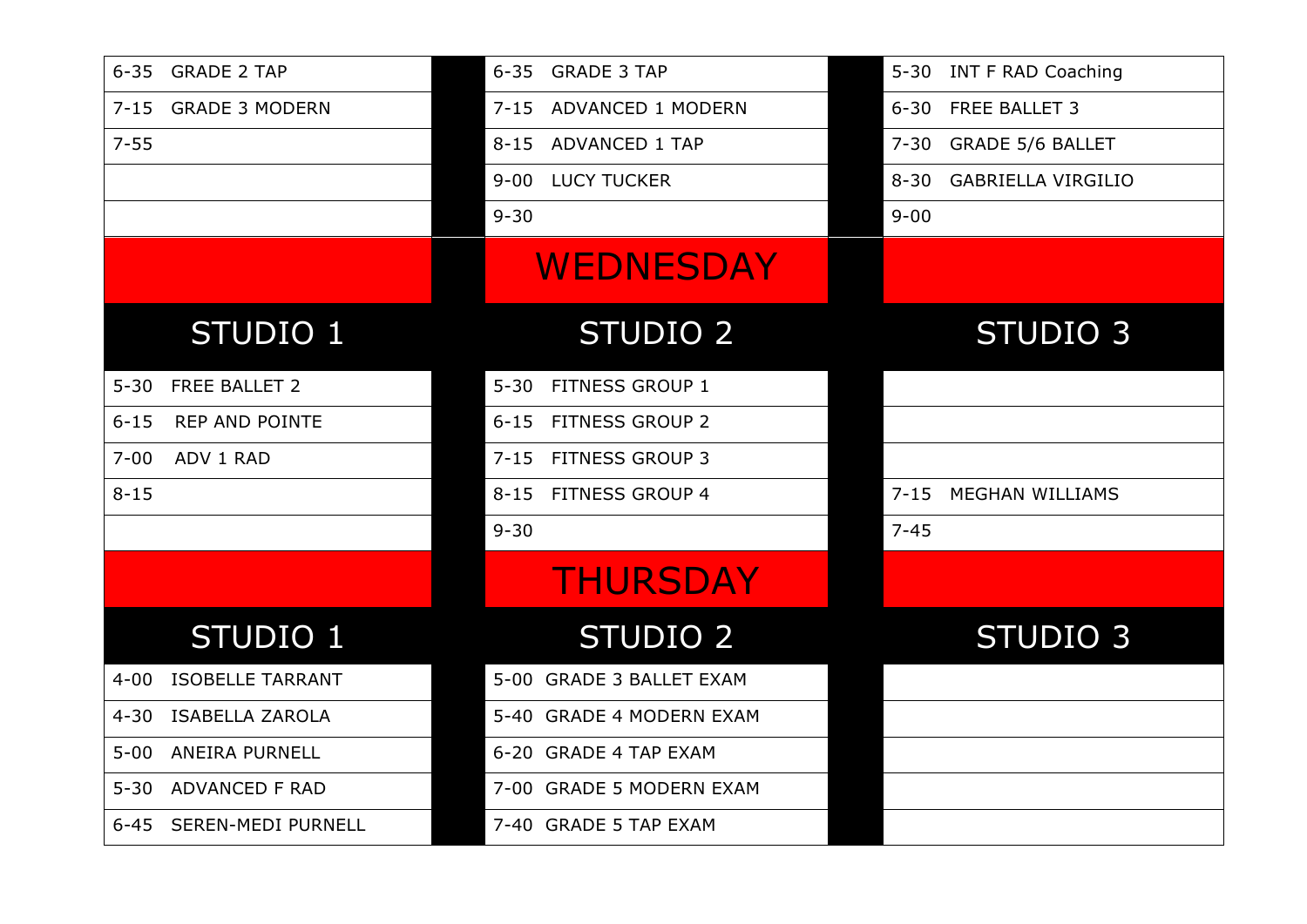| $7 - 15$ | ADV 2 TAP                     | $8 - 20$ |                              |          |                        |
|----------|-------------------------------|----------|------------------------------|----------|------------------------|
| $8 - 00$ | <b>ISOBEL WEBB</b>            |          |                              |          |                        |
| $8 - 30$ | <b>AMY GORDON</b>             |          |                              |          |                        |
|          |                               |          | <b>FRIDAY</b>                |          |                        |
|          | STUDIO 1                      |          | <b>STUDIO 2</b>              |          | STUDIO <sub>3</sub>    |
| $4 - 00$ | <b>BRIANNA TERRETT</b>        | $3 - 45$ | <b>SCARLETT WIMSHURST</b>    | $6 - 00$ | <b>BEGINNER'S JAZZ</b> |
| $4 - 30$ | <b>JOSIE DUNN-CHRISTENSEN</b> | $4 - 45$ | FREE BALLET 1                | $6 - 45$ | <b>LILY MOORE</b>      |
| $5 - 00$ | <b>GABRIELLA VIRGILIO</b>     | $5 - 30$ | CHLOE/NEO/LILY/MEREDITH      | $7 - 15$ | <b>HAZEL GARRAD</b>    |
|          |                               |          | KIRSTY/CLEO/OLIVIA           | $8 - 15$ |                        |
| $5 - 30$ | <b>JUNIOR GROUPS</b>          |          | 6-15 RUBY/SIENNA             | $5 - 00$ | <b>AMY BAKER</b>       |
| $5 - 50$ | <b>INTER GROUPS</b>           | $6 - 45$ | FREE TAP A                   | $5 - 15$ | <b>CALLUM THURLOW</b>  |
| $6 - 45$ | FREE TAP C                    | $7 - 30$ | <b>ISLA McSORLEY</b>         | $5 - 45$ | <b>ELLA BILLINGHAM</b> |
| $7 - 30$ | <b>SENIOR GROUPS</b>          | $8 - 00$ |                              |          | 6-15 IMOGEN THURLOW    |
| $8 - 15$ |                               |          |                              |          | 6-45 FREE TAP B        |
|          |                               | $5 - 30$ | <b>GRADE TWO MODERN EXAM</b> | $7 - 30$ | JUNIOR/INTER JAZZ      |
|          |                               |          |                              | $8 - 15$ | <b>SENIOR JAZZ</b>     |
|          |                               |          |                              | $9 - 15$ |                        |
|          |                               |          | <b>SATURDAY</b>              |          |                        |
|          | <b>ABBEYMEADS SCHOOL</b>      |          | <b>HAYDON CENTRE</b>         |          |                        |
| $9 - 00$ | <b>Baby Class</b>             | $9 - 30$ | Pre School Class             |          |                        |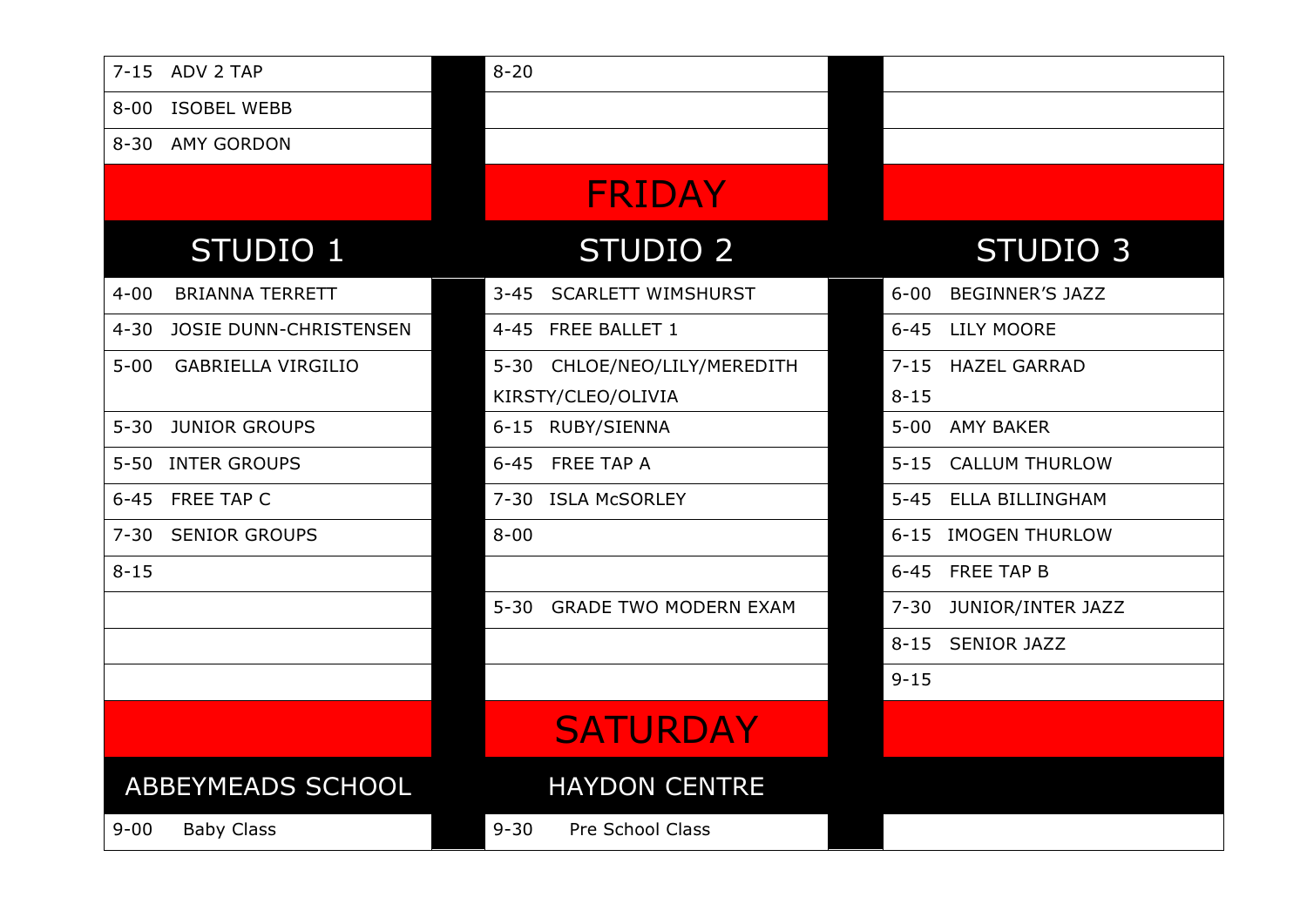| $9 - 30$<br>Pre-Primary Ballet  | $10 - 00$<br>Pre-Primary Ballet Class Test |                       |
|---------------------------------|--------------------------------------------|-----------------------|
| Pre-Primary Modern<br>$10 - 00$ | $10 - 30$<br>Pre-Primary Tap               |                       |
| $10 - 30$<br>Primary tap        | Primary Ballet Class Test<br>$11 - 00$     |                       |
| $11 - 00$                       | $11 - 30$<br>Primary Modern                |                       |
|                                 | $12 - 00$<br>Pre-Primary Tap               |                       |
|                                 | $12 - 30$<br>Primary Ballet                |                       |
|                                 | $1 - 00$                                   |                       |
| STUDIO 1                        | <b>STUDIO 2</b>                            | STUDIO <sub>3</sub>   |
| <b>WILKES ACADEMY</b>           | <b>WILKES ACADEMY</b>                      | <b>WILKES ACADEMY</b> |
| 9-00 GRADE 1 BALLET             | STANDARD 1 BALLET<br>$9 - 00$              | 8-45 INT F RAD A      |
| 9-30 GRADE 1 TAP                | 9-30 GRADE 2 TAP                           | 9-45 INT F RAD B      |
| 10-00 GRADE 1 MODERN            | $10 - 00$                                  | 10-45 ADV F RAD       |
| $10 - 30$                       |                                            | 12-00 ADV 1 RAD       |
| 10-15 PRIMARY BALLET            | 9-45 SENIOR DUETS/TRIOS QUARTETS           | $1 - 15$              |
|                                 | (including Saff/Aneira/Issy T)             |                       |
| 10-45 PRE-PRIMARY TAP           | 11-30 INTER                                |                       |
|                                 | DUETS/TRIOS/QUARTETS                       |                       |
| 11-15 PRIMARY MODERN            | <b>DWC KGLN</b><br>$1 - 00$                |                       |
| $11 - 45$                       | $2 - 00$<br>DWC KGSN KGST KGLB             |                       |
| 12-00 JUNIOR DUETS/TRIOS        | $3 - 00$<br><b>DWC JGLN</b>                |                       |
| $1 - 30$                        | <b>DWC JGLT</b><br>$4 - 00$                |                       |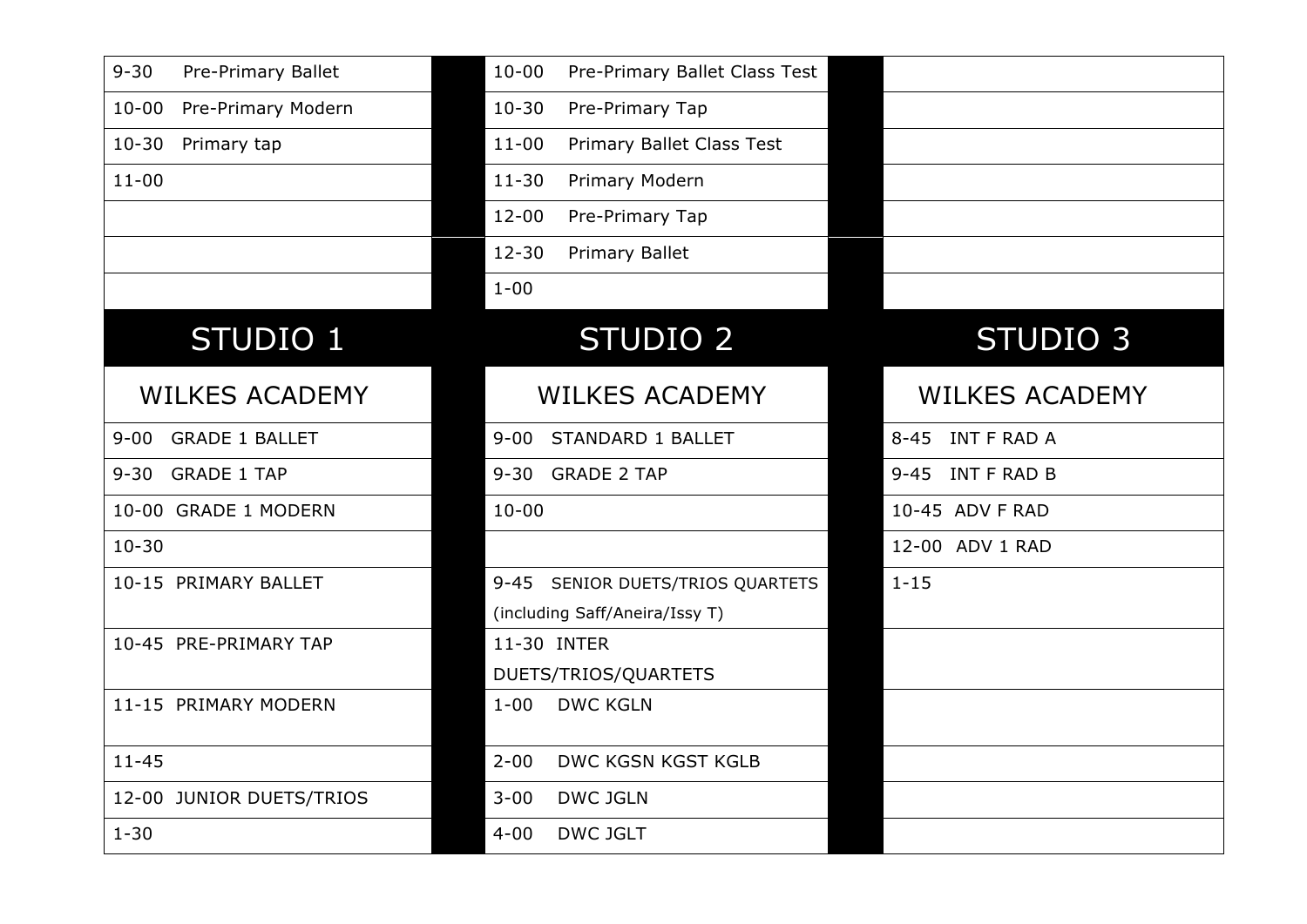| $5 - 00$<br><b>DWC SnGLB</b> |  |
|------------------------------|--|
| $6 - 00$                     |  |
|                              |  |
| <b>SUNDAY</b>                |  |
| <b>WILKES ACADEMY</b>        |  |
| <b>EXAM COACHING</b>         |  |
| $9 - 30$<br>PRIMARY BALLET   |  |
| 10-10 PRIMARY TAP            |  |
| 10-50 GRADE ONE MODERN       |  |
| 11-30 STANDARD ONE BALLET    |  |
| 12-10 GRADE ONE BALLET       |  |
| 12-50 GRADE ONE TAP          |  |
| $1 - 30$                     |  |
|                              |  |